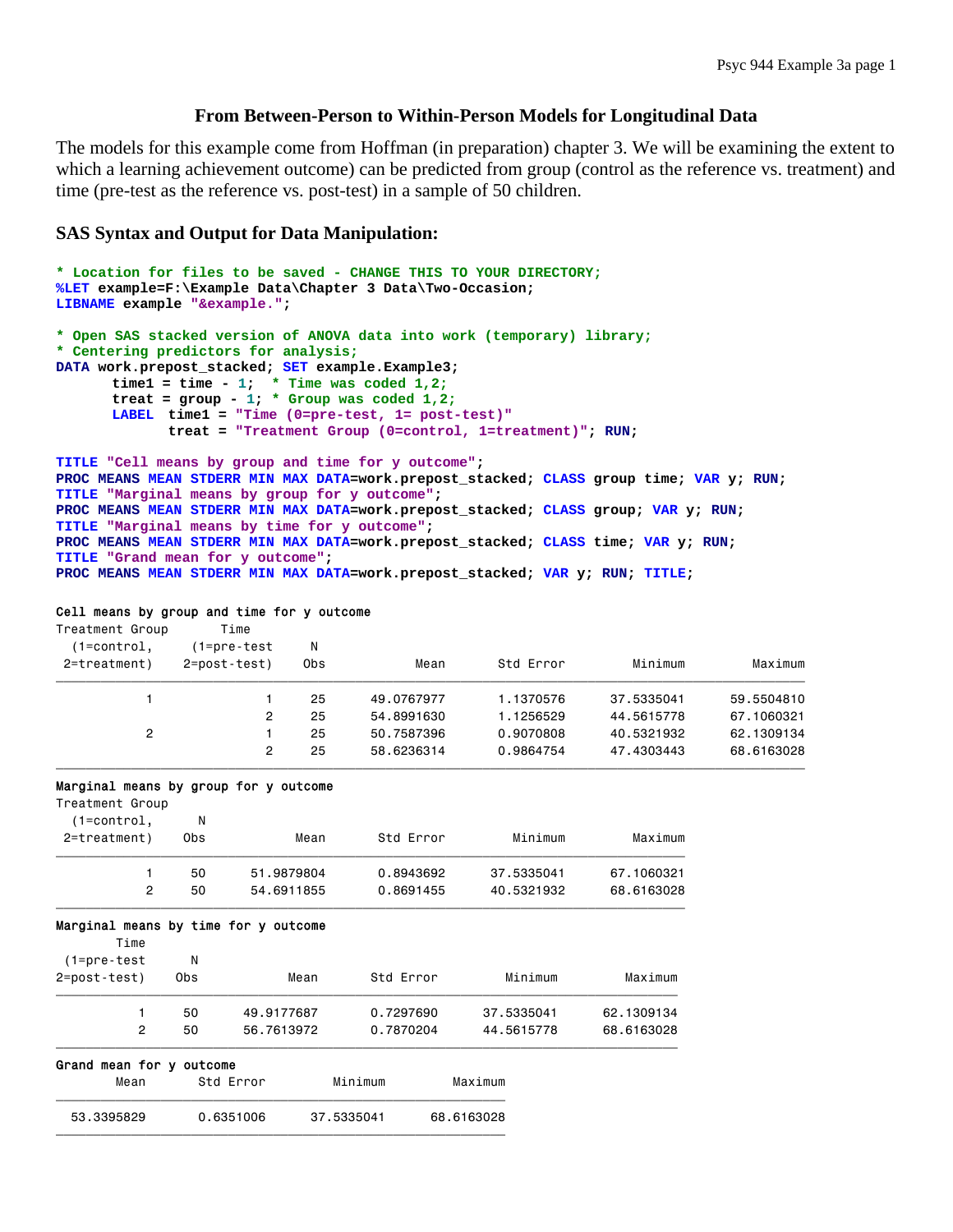# **<u>3.1: Between-Person Empty Model</u>**  $y_{ti} = \beta_0 + e_{ti}$

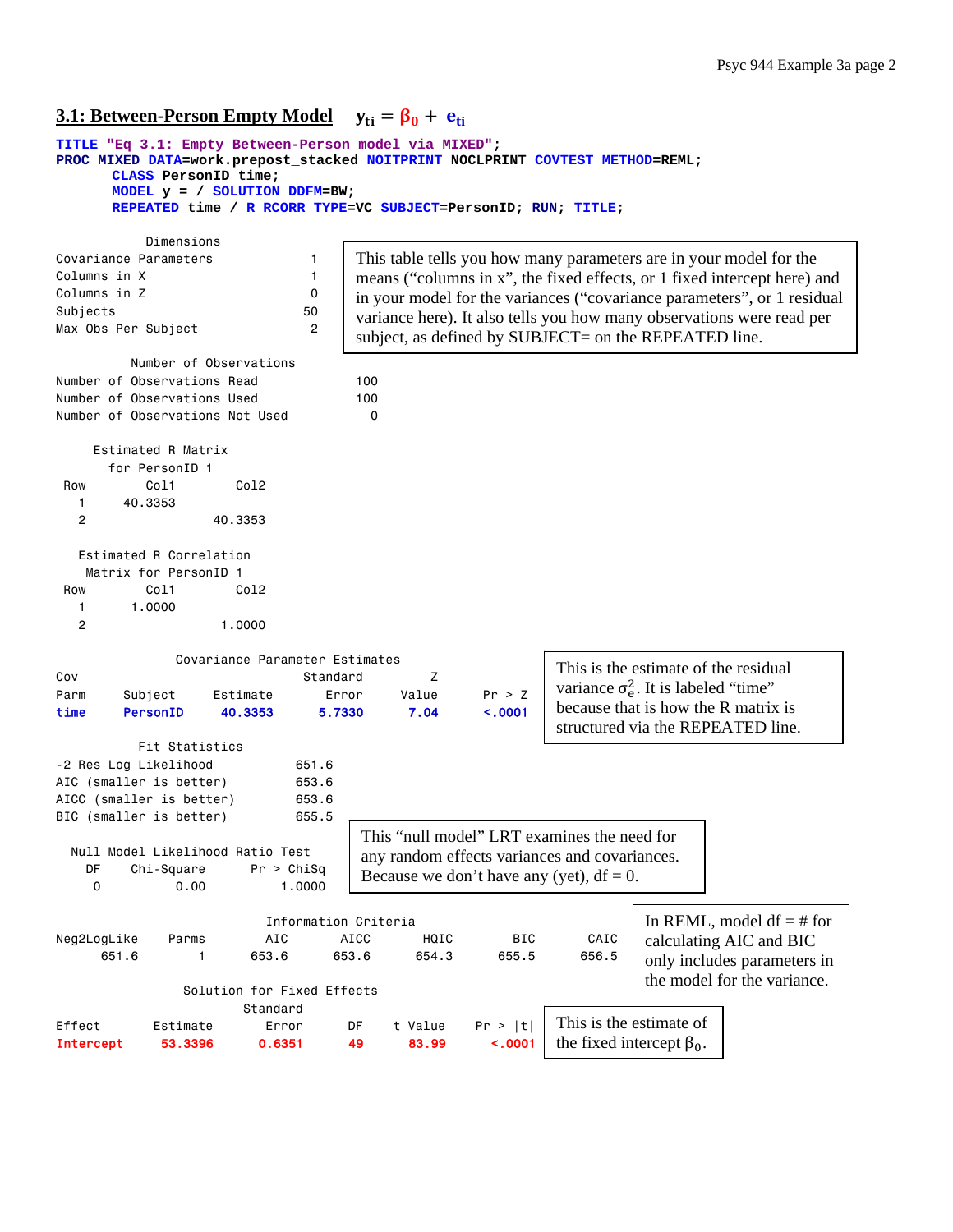# **<u>3.2: Within-Person Empty Model</u>**  $y_{ti} = \beta_0 + U_{0i} + e_{ti}$



Which is the better empty model, and how do you know?

What is the ICC for these data and what does it mean?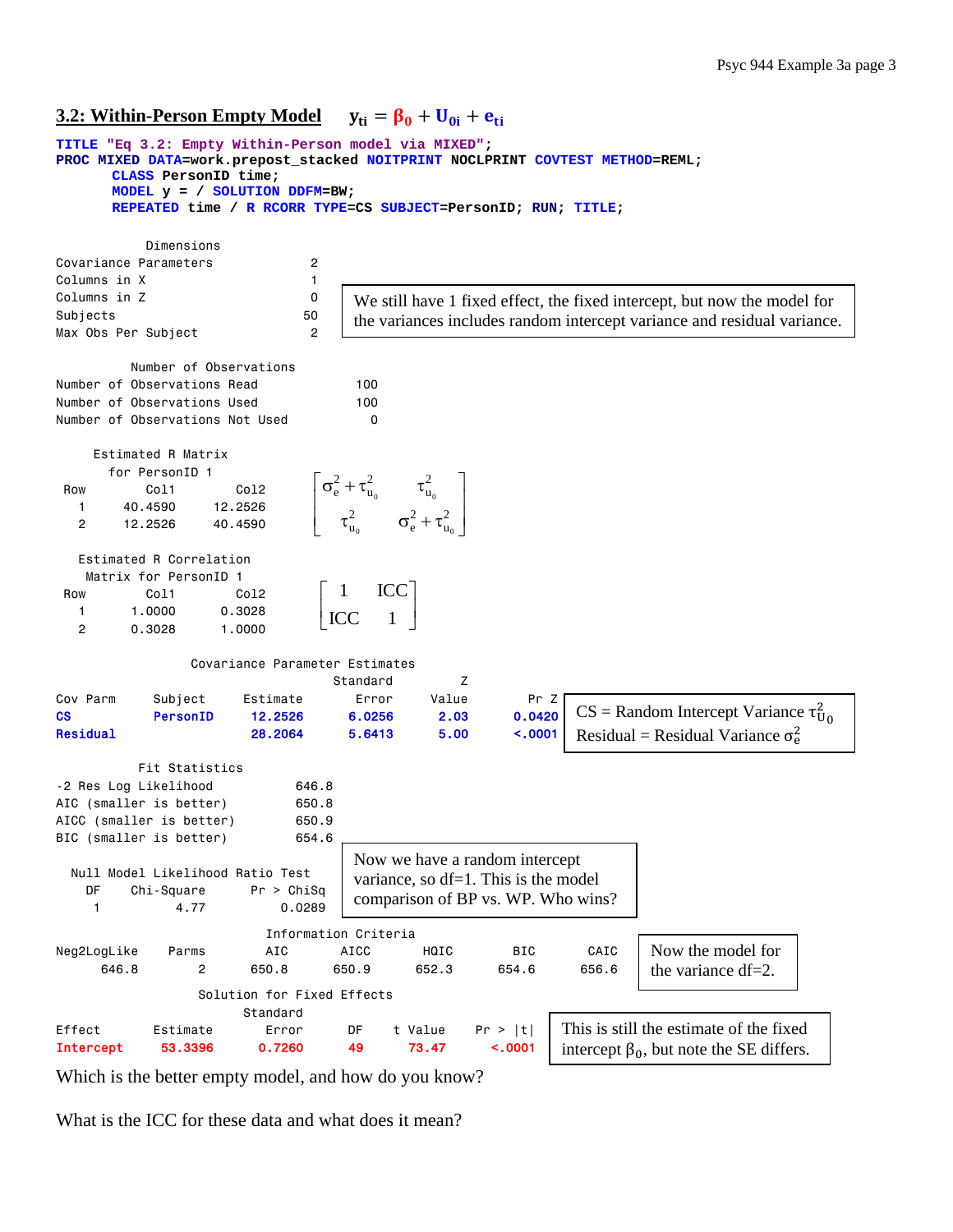### **3.7 (top): Between-Person Conditional Model**

```
y_{ti} = \beta_0 + \beta_1(Time_{ti}) + \beta_2(Group_i) + \beta_3(Time_{ti})(Group_i) + e_{ti}TITLE1 "Eq 3.7 (top): Between-Person Conditional (Predictor) Model via MIXED"; 
TITLE2 "Not using CLASS statement, manually dummy coding group and time"; 
PROC MIXED DATA=work.prepost_stacked NOITPRINT NOCLPRINT COVTEST METHOD=REML; 
       CLASS PersonID time; 
       MODEL y = time1 treat time1*treat / SOLUTION DDFM=BW; 
      REPEATED time / R RCORR TYPE=VC SUBJECT=PersonID; 
ESTIMATE "Mean: Control Group at Pre-Test" intercept 1 time1 0 treat 0 time1*treat 0; 
ESTIMATE "Mean: Control Group at Post-Test" intercept 1 time1 1 treat 0 time1*treat 0; 
ESTIMATE "Mean: Treatment Group at Pre-Test"
ESTIMATE "Mean: Treatment Group at Post-Test" intercept 1 time1 1 treat 1 time1*treat 1; 
ESTIMATE "Time Effect for Control Group" time1 1 time1*treat 0; 
ESTIMATE "Time Effect for Treatment Group" time1 1 time1*treat 1; 
ESTIMATE "Group Effect at Pre-Test" treat 1 time1*treat 0; 
ESTIMATE "Group Effect at Post-Test" treat 1 time1*treat 1; 
RUN; TITLE1; TITLE2; 
            Dimensions 
Covariance Parameters 1 
Columns in X 4
Columns in Z 0
Subjects 50
Max Obs Per Subject 2
          Number of Observations 
Number of Observations Read 100
Number of Observations Used 100
Number of Observations Not Used 0
     Estimated R Matrix 
       for PersonID 1 
 Row Col1 Col2
   1 27.2245 
   2 27.2245 
   Estimated R Correlation 
    Matrix for PersonID 1 
 Row Col1 Col2
    1 1.0000 
   2 1.0000 
               Covariance Parameter Estimates 
Cov Cover Cover 2 Cover Cover Cover 2 Cover Cover Cover Cover Cover Cover Cover Cover Cover Cover Cover Cover Cover Cover Cover Cover Cover Cover Cover Cover Cover Cover Cover Cover Cover Cover Cover Cover Cover Cover Cove
Parm Subject Estimate Error Value Pr > Z 
time PersonID 27.2245 3.9295 6.93 <.0001 
           Fit Statistics 
-2 Res Log Likelihood 602.5 
AIC (smaller is better) 604.5
AICC (smaller is better) 604.5
BIC (smaller is better) 606.4
   Null Model Likelihood Ratio Test 
    DF Chi-Square Pr > ChiSq 
     0 0.00 1.0000 
                           Information Criteria 
Neg2LogLike Parms AIC AICC HQIC BIC CAIC 
 602.5 1 604.5 604.5 605.2 606.4 607.4 
                                    Now we have 4 parameters in the model for the means 
                                     and 1 parameter in the model for the variance (\sigma_e^2).
                                                              This is the estimate of the residual 
                                                              variance \sigma_e^2. It is labeled "time"
                                                              because that is how the R matrix is 
                                                              structured via the REPEATED line.
                                    This "null model" LRT examines the need for 
                                    any random effects variances and covariances. 
                                    Because we don't have any (yet), df = 0.
```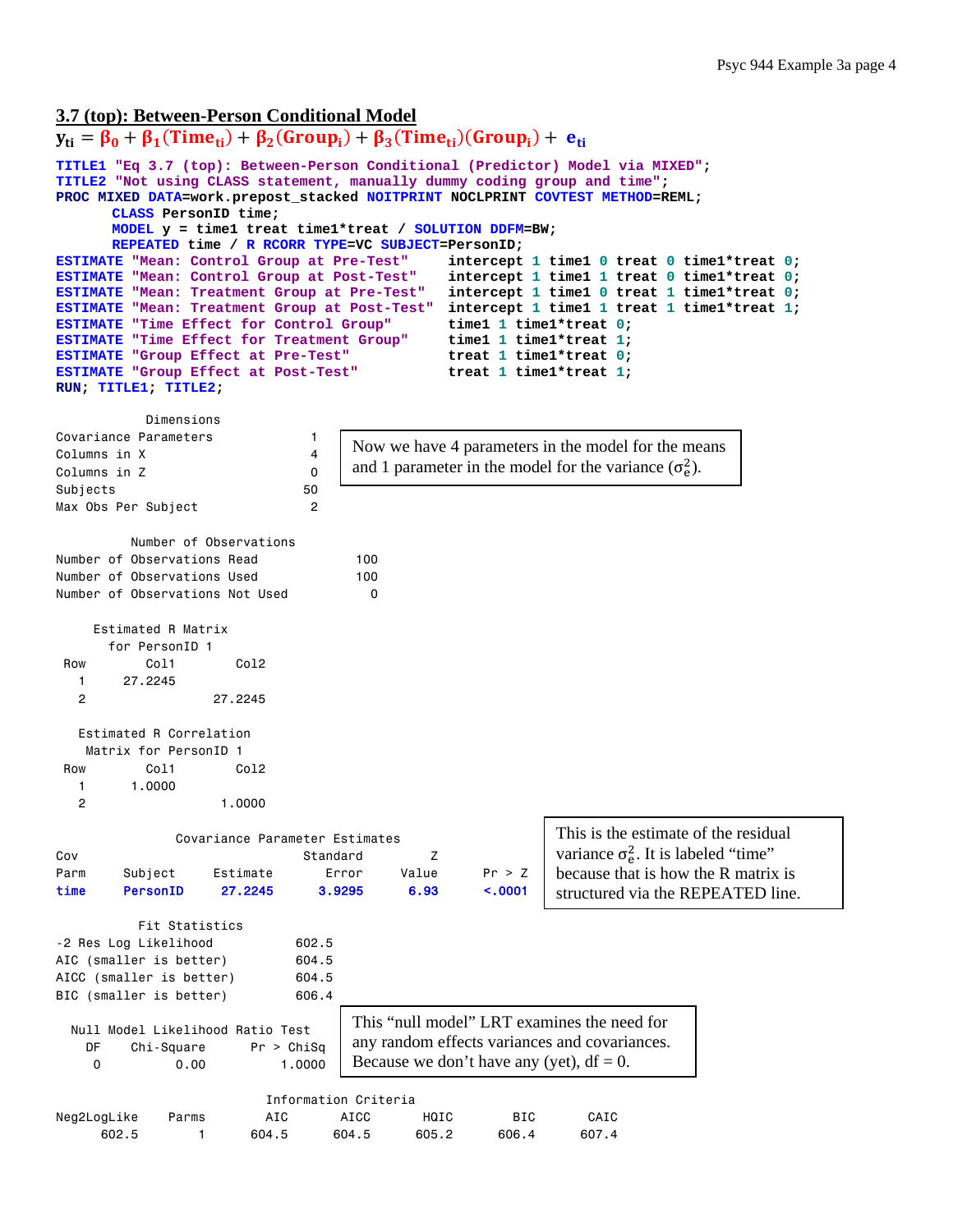|                                    |          |     | Standard                      |           |          |         |                   |              |                             |
|------------------------------------|----------|-----|-------------------------------|-----------|----------|---------|-------------------|--------------|-----------------------------|
| Effect                             | Estimate |     | Error                         | DF        | t Value  | Pr >  t |                   |              |                             |
| <b>Intercept</b>                   | 49.0768  |     | 1.0435                        | 48        | 47.03    | < .0001 | beta0             |              |                             |
| time1                              | 5.8224   |     | 1.4758                        | 48        | 3.95     | 0.0003  | beta1             |              |                             |
| treat                              | 1.6819   |     | 1.4758                        | 48        | 1.14     | 0.2601  | beta <sub>2</sub> |              |                             |
| time1*treat                        | 2.0425   |     | 2.0871                        | 48        | 0.98     | 0.3327  | beta3             |              |                             |
|                                    |          |     | Type 3 Tests of Fixed Effects |           |          |         |                   |              |                             |
|                                    | Num      | Den |                               |           |          |         |                   |              |                             |
| Effect                             | DF       | DF  | F Value                       | Pr > F    |          |         |                   |              |                             |
| time1                              |          | 48  | 15.56                         | 0.0003    |          |         |                   |              |                             |
| treat                              |          | 48  | 1.30                          | 0.2601    |          |         |                   |              |                             |
| time1*treat                        |          | 48  | 0.96                          | 0.3327    |          |         |                   |              |                             |
|                                    |          |     |                               | Estimates |          |         |                   |              |                             |
|                                    |          |     |                               |           | Standard |         |                   |              |                             |
| Label                              |          |     |                               | Estimate  | Error    | DF      | t Value           | Pr >  t      |                             |
| Mean: Control Group at Pre-Test    |          |     |                               | 49,0768   | 1.0435   | 48      | 47.03             | < 0.0001     |                             |
| Mean: Control Group at Post-Test   |          |     |                               | 54.8992   | 1.0435   | 48      | 52.61             | < 0.0001     |                             |
| Mean: Treatment Group at Pre-Test  |          |     |                               | 50.7587   | 1.0435   | 48      | 48.64             | < 0.0001     |                             |
| Mean: Treatment Group at Post-Test |          |     |                               | 58.6236   | 1.0435   | 48      | 56.18             | < .0001      |                             |
| Time Effect for Control Group      |          |     |                               | 5.8224    | 1.4758   | 48      | 3.95              | 0.0003 beta1 |                             |
| Time Effect for Treatment Group    |          |     |                               | 7.8649    | 1.4758   | 48      | 5.33              |              | $< .0001$ beta1+beta3       |
| Group Effect at Pre-Test           |          |     |                               | 1.6819    | 1.4758   | 48      | 1.14              | 0.2601 beta2 |                             |
| Group Effect at Post-Test          |          |     |                               | 3.7245    | 1.4758   | 48      | 2.52              |              | $0.0150$ beta $2+$ beta $3$ |

**These results assume independent observations… what happens if that's not the case?** 

# **3.7 (bottom): Within-Person Conditional Model**

# $y_{ti} = \beta_0 + \beta_1$ (Time<sub>ti</sub>) +  $\beta_2$ (Group<sub>i</sub>) +  $\beta_3$ (Time<sub>ti</sub>)(Group<sub>i</sub>) + U<sub>0i</sub> + e<sub>ti</sub>

BP Solution for Fixed Effects

```
TITLE1 "Eq 3.7 (bottom): Within-Person Conditional (Predictor) Model via MIXED"; 
TITLE2 "Not using CLASS statement, manually dummy coding group and time"; 
PROC MIXED DATA=work.prepost_stacked NOITPRINT NOCLPRINT IC COVTEST METHOD=REML; 
      CLASS PersonID time; 
      MODEL y = time1 treat time1*treat / SOLUTION DDFM=BW; 
      REPEATED time / R RCORR TYPE=CS SUBJECT=PersonID; 
ESTIMATE "Mean: Control Group at Pre-Test" intercept 1 time1 0 treat 0 time1*treat 0; 
ESTIMATE "Mean: Control Group at Post-Test" intercept 1 time1 1 treat 0 time1*treat 0; 
ESTIMATE "Mean: Treatment Group at Pre-Test" intercept 1 time1 0 treat 1 time1*treat 0; 
ESTIMATE "Mean: Treatment Group at Post-Test" intercept 1 time1 1 treat 1 time1*treat 1; 
ESTIMATE "Time Effect for Control Group" time1 1 time1*treat 0; 
ESTIMATE "Time Effect for Treatment Group" time1 1 time1*treat 1; 
ESTIMATE "Group Effect at Pre-Test" treat 1 time1*treat 0; 
ESTIMATE "Group Effect at Post-Test" treat 1 time1*treat 1; 
RUN; TITLE1; TITLE2; 
           Dimensions
```

| DIMENSIONS            |  |    |  |  |  |  |  |
|-----------------------|--|----|--|--|--|--|--|
| Covariance Parameters |  | 2  |  |  |  |  |  |
| Columns in X          |  |    |  |  |  |  |  |
| Columns in Z          |  | ŋ  |  |  |  |  |  |
| Subjects              |  | 50 |  |  |  |  |  |
| Max Obs Per Subject   |  | 2  |  |  |  |  |  |

|  | Number of Observations          |     |
|--|---------------------------------|-----|
|  | Number of Observations Read     | 100 |
|  | Number of Observations Used     | 100 |
|  | Number of Observations Not Used | O   |

| We still have 4 parameters in the model for the            |
|------------------------------------------------------------|
| means, but now we have 2 parameters in the                 |
| model for the variance $(\tau_{U_0}^2$ and $\sigma_e^2)$ . |

| $\mathbf{W}$ of $\mathbf{S}$ and $\mathbf{W}$ are parameters in the moder for the |
|-----------------------------------------------------------------------------------|
| means, but now we have 2 parameters in the                                        |
| model for the variance $(\tau_{\text{II}_0}^2$ and $\sigma_{\text{e}}^2)$ .       |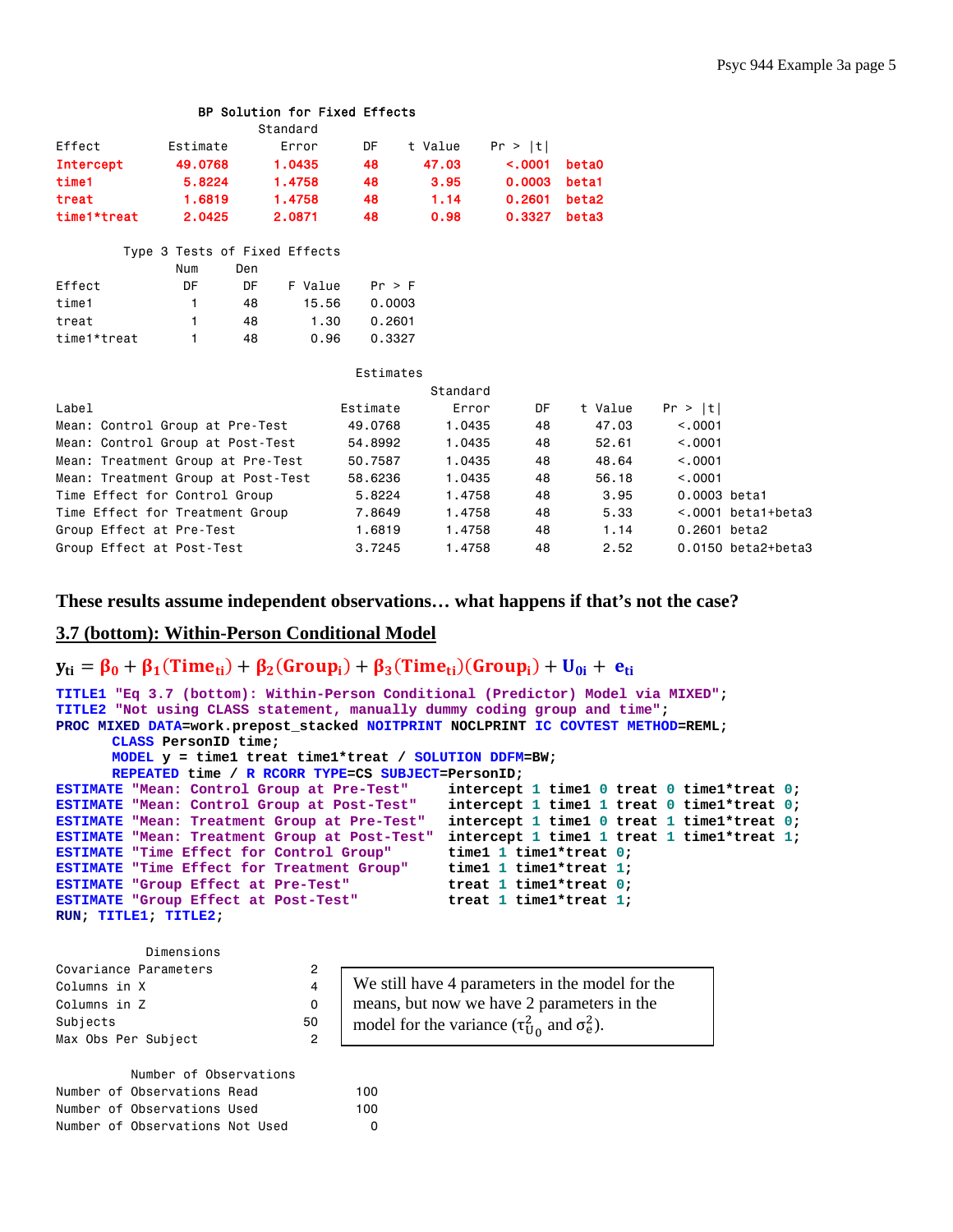|                                                                     | Estimated R Matrix |                                  |         |                               |                                                                                                                                       |                  |                    |               |                                                              |                    |  |
|---------------------------------------------------------------------|--------------------|----------------------------------|---------|-------------------------------|---------------------------------------------------------------------------------------------------------------------------------------|------------------|--------------------|---------------|--------------------------------------------------------------|--------------------|--|
|                                                                     | for PersonID 1     |                                  |         |                               |                                                                                                                                       |                  |                    |               |                                                              |                    |  |
| Row                                                                 | Col1               |                                  | Co12    |                               |                                                                                                                                       |                  |                    |               |                                                              |                    |  |
| 1                                                                   | 27.2245            |                                  | 22.7794 |                               |                                                                                                                                       |                  |                    |               |                                                              |                    |  |
| 2                                                                   | 22.7794            |                                  | 27.2245 |                               | $\begin{aligned} \n\sigma_{\rm e}^2 + \tau_{\rm u_0}^2 &\qquad \tau_{\rm u_0}^2 \n\sigma_{\rm e}^2 + \tau_{\rm u_0}^2\n\end{aligned}$ |                  |                    |               |                                                              |                    |  |
|                                                                     |                    |                                  |         |                               |                                                                                                                                       |                  |                    |               |                                                              |                    |  |
|                                                                     |                    | Estimated R Correlation          |         |                               |                                                                                                                                       |                  |                    |               |                                                              |                    |  |
|                                                                     |                    | Matrix for PersonID 1            |         |                               |                                                                                                                                       |                  |                    |               |                                                              |                    |  |
| Row                                                                 | Col1               |                                  | Co12    |                               | ICC                                                                                                                                   |                  |                    |               |                                                              |                    |  |
| 1                                                                   | 1.0000             |                                  | 0.8367  | ICC                           |                                                                                                                                       |                  |                    |               |                                                              |                    |  |
| 2                                                                   | 0.8367             |                                  | 1.0000  |                               |                                                                                                                                       |                  |                    |               |                                                              |                    |  |
|                                                                     |                    |                                  |         |                               | Covariance Parameter Estimates                                                                                                        |                  |                    |               |                                                              |                    |  |
|                                                                     |                    |                                  |         |                               | Standard                                                                                                                              | Ζ                |                    |               |                                                              |                    |  |
| Cov Parm                                                            |                    | Subject                          |         | Estimate                      | Error                                                                                                                                 | Value            | Pr Z               |               |                                                              |                    |  |
| СS                                                                  |                    | <b>PersonID</b>                  |         | 22.7794                       | 5.1236                                                                                                                                | 4.45             | < .0001            |               | $CS =$ Random Intercept Variance $\tau_{U_0}^2$              |                    |  |
| Residual                                                            |                    |                                  |         | 4.4451                        | 0.9073                                                                                                                                | 4.90             | < .0001            |               | Residual = Residual Variance $\sigma_{\rm e}^2$              |                    |  |
|                                                                     |                    |                                  |         |                               |                                                                                                                                       |                  |                    |               |                                                              |                    |  |
|                                                                     |                    | Fit Statistics                   |         |                               |                                                                                                                                       |                  |                    |               |                                                              |                    |  |
| -2 Res Log Likelihood                                               |                    |                                  |         | 544.7                         |                                                                                                                                       |                  |                    |               |                                                              |                    |  |
| AIC (smaller is better)                                             |                    |                                  |         | 548.7                         |                                                                                                                                       |                  |                    |               |                                                              |                    |  |
| AICC (smaller is better)                                            |                    |                                  |         | 548.8                         |                                                                                                                                       |                  |                    |               |                                                              |                    |  |
| BIC (smaller is better)                                             |                    |                                  |         | 552.5                         |                                                                                                                                       |                  |                    |               |                                                              |                    |  |
|                                                                     |                    | Null Model Likelihood Ratio Test |         |                               |                                                                                                                                       |                  |                    |               | Now we have a random intercept variance, so $df=1$ . This is |                    |  |
| DF                                                                  | Chi-Square         |                                  |         | Pr > Chisq                    |                                                                                                                                       |                  |                    |               |                                                              |                    |  |
| $\mathbf{1}$                                                        |                    | 57.81                            |         | < .0001                       |                                                                                                                                       |                  |                    |               | the model comparison of conditional BP vs. WP. Who wins?     |                    |  |
|                                                                     |                    |                                  |         |                               | Information Criteria                                                                                                                  |                  |                    |               |                                                              |                    |  |
| Neg2LogLike                                                         |                    | Parms                            |         | AIC                           | <b>AICC</b>                                                                                                                           | HQIC             | BIC                | CAIC          |                                                              |                    |  |
| 544.7                                                               |                    | 2                                |         | 548.7                         | 548.8                                                                                                                                 | 550.2            | 552.5              | 554.5         |                                                              |                    |  |
|                                                                     |                    |                                  |         |                               |                                                                                                                                       |                  |                    |               |                                                              |                    |  |
|                                                                     |                    |                                  |         |                               | WP Solution for Fixed Effects                                                                                                         |                  |                    |               | Which results differ from                                    |                    |  |
|                                                                     |                    |                                  |         | Standard                      |                                                                                                                                       |                  |                    |               | the BP model, and why?                                       |                    |  |
| Effect                                                              |                    | Estimate                         |         | Error                         | DF                                                                                                                                    | t Value          | Pr >  t            |               |                                                              |                    |  |
| <b>Intercept</b>                                                    |                    | 49.0768                          |         | 1.0435                        | 48                                                                                                                                    | 47.03            | $\sim$ .0001 beta0 |               |                                                              |                    |  |
| time1                                                               |                    | 5.8224                           |         | 0.5963                        | 48                                                                                                                                    | 9.76             | $\sim$ .0001 beta1 |               |                                                              |                    |  |
| treat                                                               |                    | 1.6819                           |         | 1.4758                        | 48                                                                                                                                    | 1.14             | 0.2601 beta2       |               |                                                              |                    |  |
| time1*treat                                                         |                    | 2.0425                           |         | 0.8433                        | 48                                                                                                                                    | 2.42             | 0.0193 beta3       |               |                                                              |                    |  |
|                                                                     |                    |                                  |         | Type 3 Tests of Fixed Effects |                                                                                                                                       |                  |                    |               |                                                              |                    |  |
|                                                                     |                    | Num                              | Den     |                               |                                                                                                                                       |                  |                    |               |                                                              |                    |  |
| Effect                                                              |                    | DF                               | DF      | F Value                       | Pr > F                                                                                                                                |                  |                    |               |                                                              |                    |  |
| time1                                                               |                    | 1                                | 48      | 95.33                         | < .0001                                                                                                                               |                  |                    |               |                                                              |                    |  |
| treat                                                               |                    | 1                                | 48      | 1.30                          | 0.2601                                                                                                                                |                  |                    |               |                                                              |                    |  |
| time1*treat                                                         |                    | 1                                | 48      | 5.87                          | 0.0193                                                                                                                                |                  |                    |               |                                                              |                    |  |
|                                                                     |                    |                                  |         |                               |                                                                                                                                       |                  |                    |               |                                                              |                    |  |
|                                                                     |                    |                                  |         |                               | Estimates                                                                                                                             |                  |                    |               |                                                              |                    |  |
|                                                                     |                    |                                  |         |                               |                                                                                                                                       | Standard         |                    |               |                                                              |                    |  |
| Label                                                               |                    |                                  |         |                               | Estimate                                                                                                                              | Error            | DF                 | t Value       | Pr >  t                                                      |                    |  |
| Mean: Control Group at Pre-Test                                     |                    |                                  |         |                               | 49.0768                                                                                                                               | 1.0435           | 48                 | 47.03         | < 0001                                                       |                    |  |
| Mean: Control Group at Post-Test                                    |                    |                                  |         |                               | 54.8992                                                                                                                               | 1.0435           | 48                 | 52.61         | < .0001                                                      |                    |  |
| Mean: Treatment Group at Pre-Test                                   |                    |                                  |         |                               | 50.7587                                                                                                                               | 1.0435           | 48                 | 48.64         | < .0001                                                      |                    |  |
| Mean: Treatment Group at Post-Test<br>Time Effect for Control Group |                    |                                  |         |                               | 58.6236                                                                                                                               | 1.0435           | 48                 | 56.18<br>9.76 | < .0001                                                      |                    |  |
| Time Effect for Treatment Group                                     |                    |                                  |         |                               | 5.8224<br>7.8649                                                                                                                      | 0.5963<br>0.5963 | 48<br>48           | 13.19         | <.0001 beta1                                                 | <.0001 beta1+beta3 |  |
| Group Effect at Pre-Test                                            |                    |                                  |         |                               | 1.6819                                                                                                                                | 1.4758           | 48                 | 1.14          | 0.2601 beta2                                                 |                    |  |
| Group Effect at Post-Test                                           |                    |                                  |         |                               | 3.7245                                                                                                                                | 1.4758           | 48                 | 2.52          |                                                              | 0.0150 beta2+beta3 |  |
|                                                                     |                    |                                  |         |                               |                                                                                                                                       |                  |                    |               |                                                              |                    |  |

**What other terms that could possibly be included are missing? Are they really missing?**